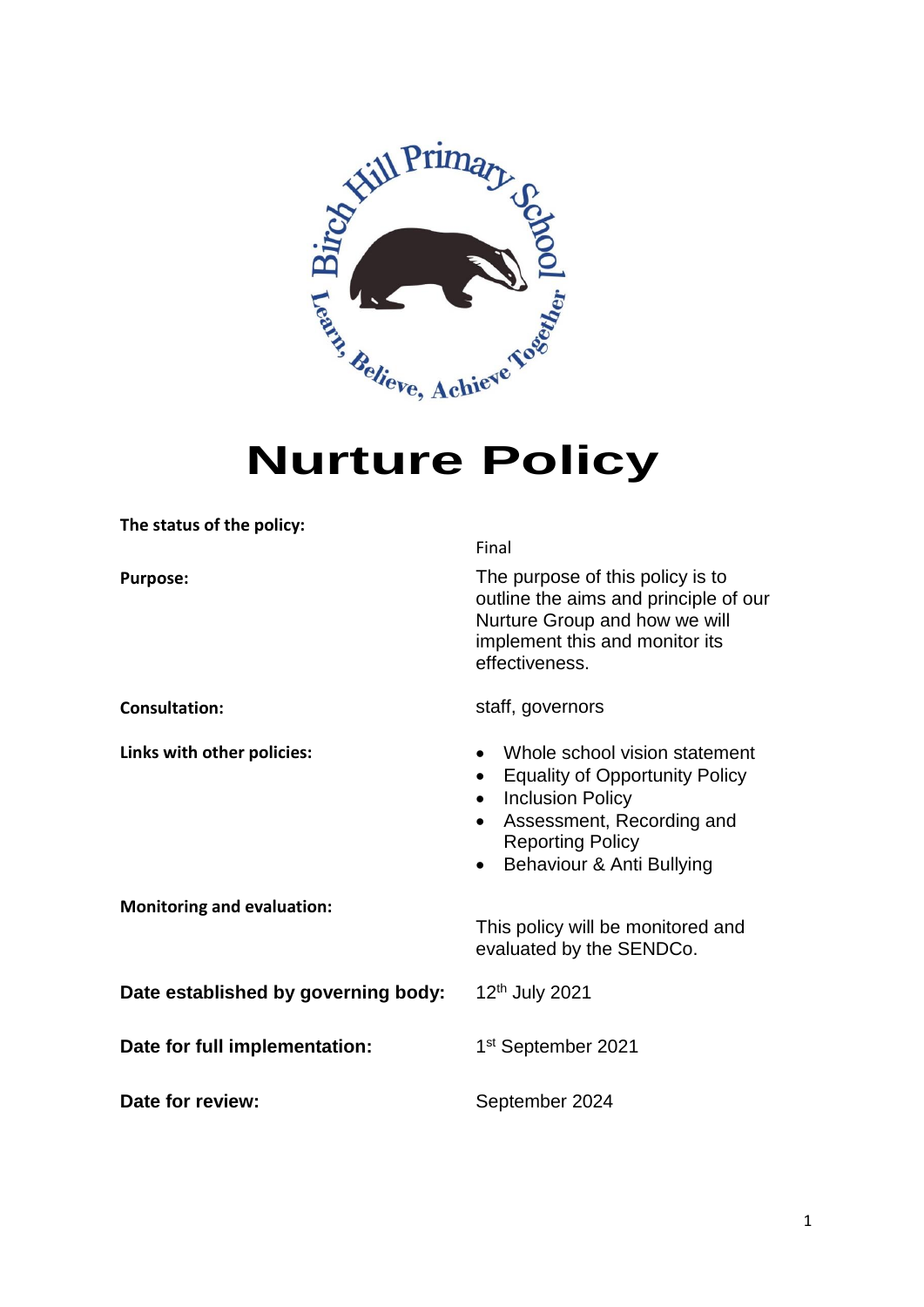## **Introduction**

The Nurture Group is a supportive and safe learning environment, which often benefits children with early attachment difficulties or challenging emotional experiences to thrive. The provision enables identified key stage one children to have an environment outside of the normal classroom environment to develop selfesteem, emotional regulation, social skills and improved listening and communication skills. By developing these skills, it enables the children to immerse themselves in to school life and make the most of learning opportunities. The children are supported by qualified Nurture Practitioners.

The Nurture Group is run on the Six Principles of Nurture:

- Children's learning is understood developmentally
- The classroom offers a safe base
- The importance of nurture for the development of self esteem
- Language is a vital means of communication
- All behaviour is communication
- The importance of transition in the lives of children and young people.

## **1. Purpose/aim of the Nurture Group**

- To provide a flexible and preventative resource which is responsive to the particular needs of the children attending the school.
- To provide ongoing assessment and support for children showing signs of emotional stress, social challenges and communication difficulties, with the aim of enabling the child to access the curriculum and participate fully in school life.
- To provide a secure and reliable environment where children can learn by reexperiencing pre-school nurture from caring adults who actively work towards their successful inclusion in their mainstream class.
- To help children to learn to develop and regulate their emotions, use their curiosity constructively, improve their self-esteem and develop confidence through close and trusting relationships with adults.
- To work in partnership with class teachers and parents to enable consistency of approach, both at home and at school.

## **2. Description**

- Nurture Groups are a unique, preventative resource based on well documented psychological theory and research.
- The Nurture Group is based in a dedicated classroom with a home-like area, role-play and an area for adult-lead activities/learning.
- Children will attend for a maximum period of up to four terms four afternoons a week.
- There will be a maximum of 8 children in the Nurture Group at any one time.
- The children will be on the register of their mainstream class and they will join their class for the core subjects and other appropriate activities.
- The children will spend lunchtime with the other children in the school.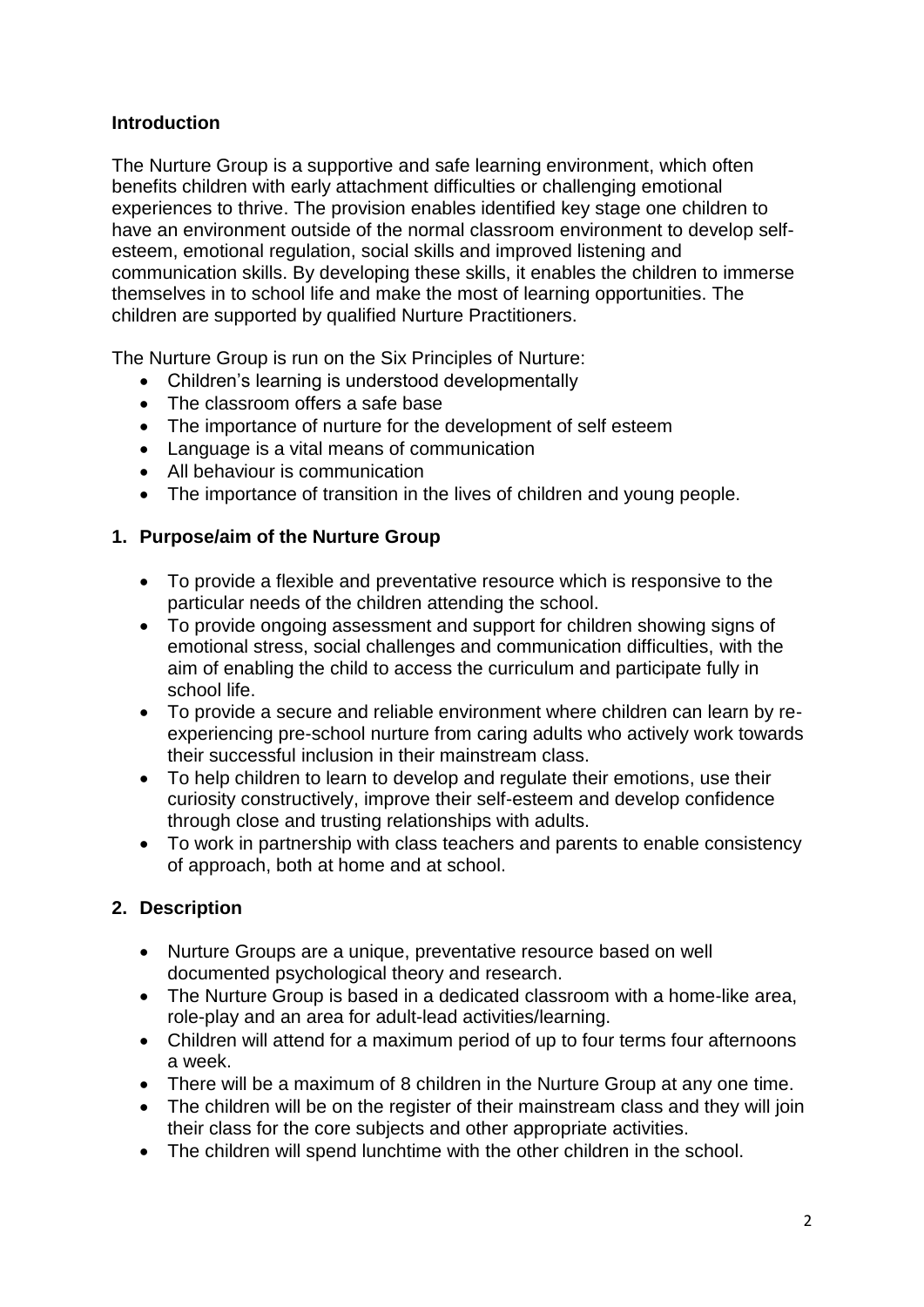- The Nurture team consists of two qualified Nurture Practitioners and an assistant practitioner. Two members of the team work within the Nurture Group at all times. The Nurture team are managed and supported by the SENDCo.
- In the absence of two members of the Nurture team being in school, it will not be possible for the group to function; therefore the children will remain in their mainstream classes and be supported.
- Every effort is made to ensure that Nurture staff are not required to cover absent colleagues.
- All children will attend school trips with their classes and forego their afternoon session in the Nurture Group.

## **3. Non-contact time**

Non-contact time will be required for the Nurture Group team to

- See parents
- Attend Nurture conferences
- Score Strengths and Difficulties Questionnaires and Boxall Profiles
- Set individual children's targets
- Meet with class teachers to discuss targets and support them being used holistically across the school day
- Keep accurate records of progress, achievements and concerns
- Carry out observations
- Meet with SENDCo regularly
- Meet with other professionals
- Attend INSET
- Planning and preparation time Nurture Practitioners will have half a day a week non-contact time

#### **4. Training and support within school**

The Nurture Group will continue to offer specialised training, advice and support for colleagues across the school. A Nurture Group Network is currently established in Bracknell Forest.

#### **5. Referral procedures**

- All referrals will be made in consultation and agreement with parents.
- Formal assessment by an Educational Psychologist is not a pre-requisite for admission, but consultation and discussion of relevant factors may be necessary.
- All referrals will be discussed with the SENDCo, Class Teacher and Nurture Team.
- A variety of assessment procedures will be used to inform referrals. These will include the Goodman's Strengths and Difficulties Questionnaire, the Boxall Profile, observations and appropriate academic assessments.
- Parents will be kept fully informed about the outcomes of these assessments and meetings.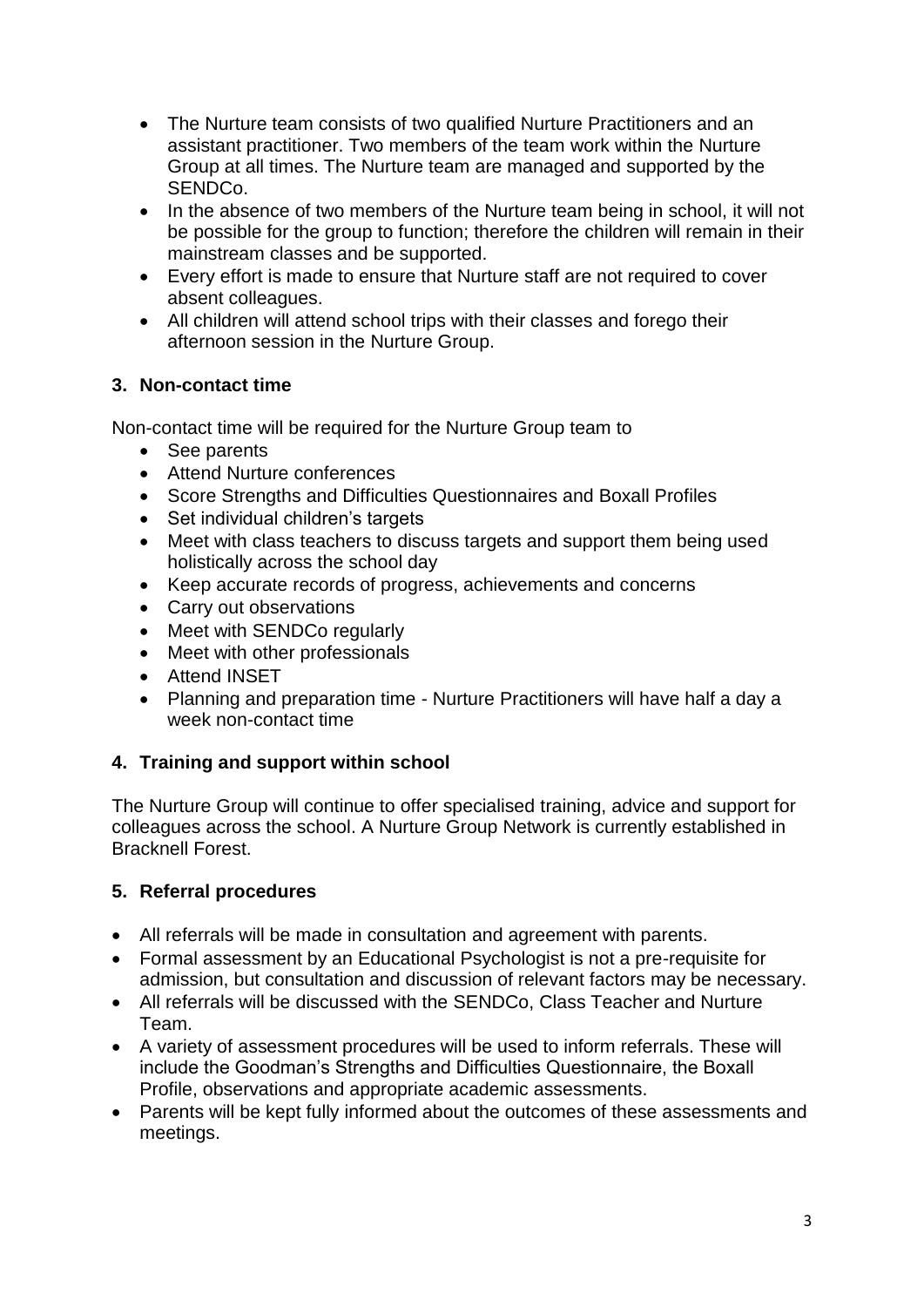## **6. Entry/admission criteria**

Parental agreement is necessary for a child to access the Nurture Group.

Nurture Group placement will be considered for children who are underachieving for social, emotional, mental health (SEMH) or behavioural reasons. This may include children who are:

 very restless, find listening in the classroom a challenge, who are implusive. are withdrawn and unresponsive and who have difficulty relating/communicating with adults and peers or who are struggling socially and emotionally with the school environment.

All children will have:

- Two Observations by a Nurture Practitioner; one in the classroom and one outside at playtime or lunchtime
- A Goodman's Strengths and Difficulties Questionnaire completed by the class teacher and scored by a Nurture Practitioner
- A Boxall Profile completed by the class teacher and scored by a Nurture Practitioner.

The information will be objectively assessed and reviewed by the Nurture team and SENDCo for the child's suitability to join the Nurture Group. Agreement must be gained from the parent(s) or carer(s) before a place is confirmed.

#### **7. Arrangements for review of pupils**

- Each child will be monitored and reviewed on an ongoing basis. Consultations with the Educational Psychologist and/or other professionals will be arranged, as appropriate, by the SENDCo.
- Formal reviews of the children will take place between the Nurture Practitioners and the SENDCo on a half termly basis.
- Formal reviews with parents will take place on a termly basis.

#### **8. Reintegration/exit criteria**

- Reintegration will be planned with the SENDCo, parents, Class Teacher, Nurture Group team and other key adults.
- Where reintegration is not considered appropriate an alternative action plan will be agreed. This may involve consultation and assessments by professional outside agencies, via the SENDCo.

#### **9. Parental links**

 All children attending the Nurture Group require support beyond those usually provided by the school. The school will work in partnership with parents. This will be achieved through formal reviews each term and more frequent informal discussions concerning the progress of the children.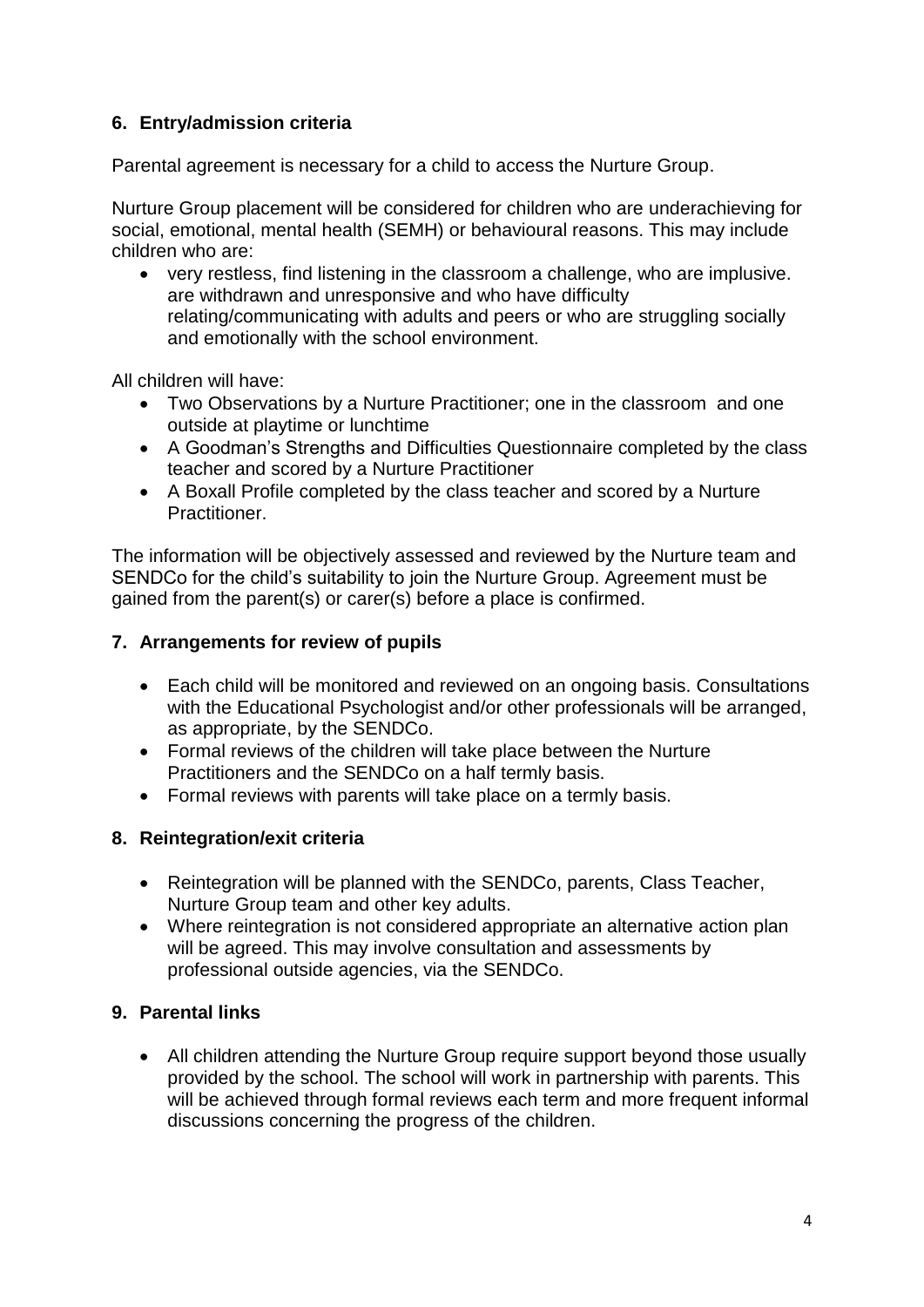• The Head Teacher, via the SENDCo, will be responsible for dealing with any complaints from parents. Complaints which remain unresolved will be referred through the school's normal procedures.

## **10.Role of the Head Teacher**

The Head Teacher has overall responsibility for the functioning of the Nurture Team within the school. The Head Teacher is responsible for:

- The operational management of the Nurture team
- Oversight of curriculum planning and monitoring of work
- Ensuring that the Nurture Group Team participates in the school's appraisal procedure
- Ensuring Health and Safety procedures are followed in accordance with the school's policy
- Ensuring that the Nurture Group operates within the guidelines of the LA's policy on equal opportunities and the school's SEND policy.

## **11.Role of the School SENDCO**

The SENDCo has responsibility for:

- Management of Nurture Group staff as members of the school community
- Day to day management of the Nurture team
- Oversight of planning and monitoring of work
- Monitoring of implementation of children's targets
- To support curriculum development
- Support with selection of children in to the Nurture Group
- Support the children's reintegration in to the classroom
- Meeting with parents and enable meetings with the Nurture Practitioners.
- Reviewing challenging cases and case studies for learning opportunities/further development, with the team
- Involvement in Nurture staff formal reviews as required
- Identifying and supporting Nurture staff training needs.

## **12.Role of the Nurture Group Practitioners**

The Nurture Group Practitioners are responsible for the day-to-day management of the group. They have the following duties:

- To maintain the Nurture principles this is to provide consistent routines
- To offer a balance of learning and teaching, support and structure within a home-like atmosphere.
- Carry out observation as part of the assessment process
- Score and set termly, individual targets based on the Boxall Profile assessment
- To organise and plan the activities and curriculum of the Nurture room, bearing in mind the needs of the children.